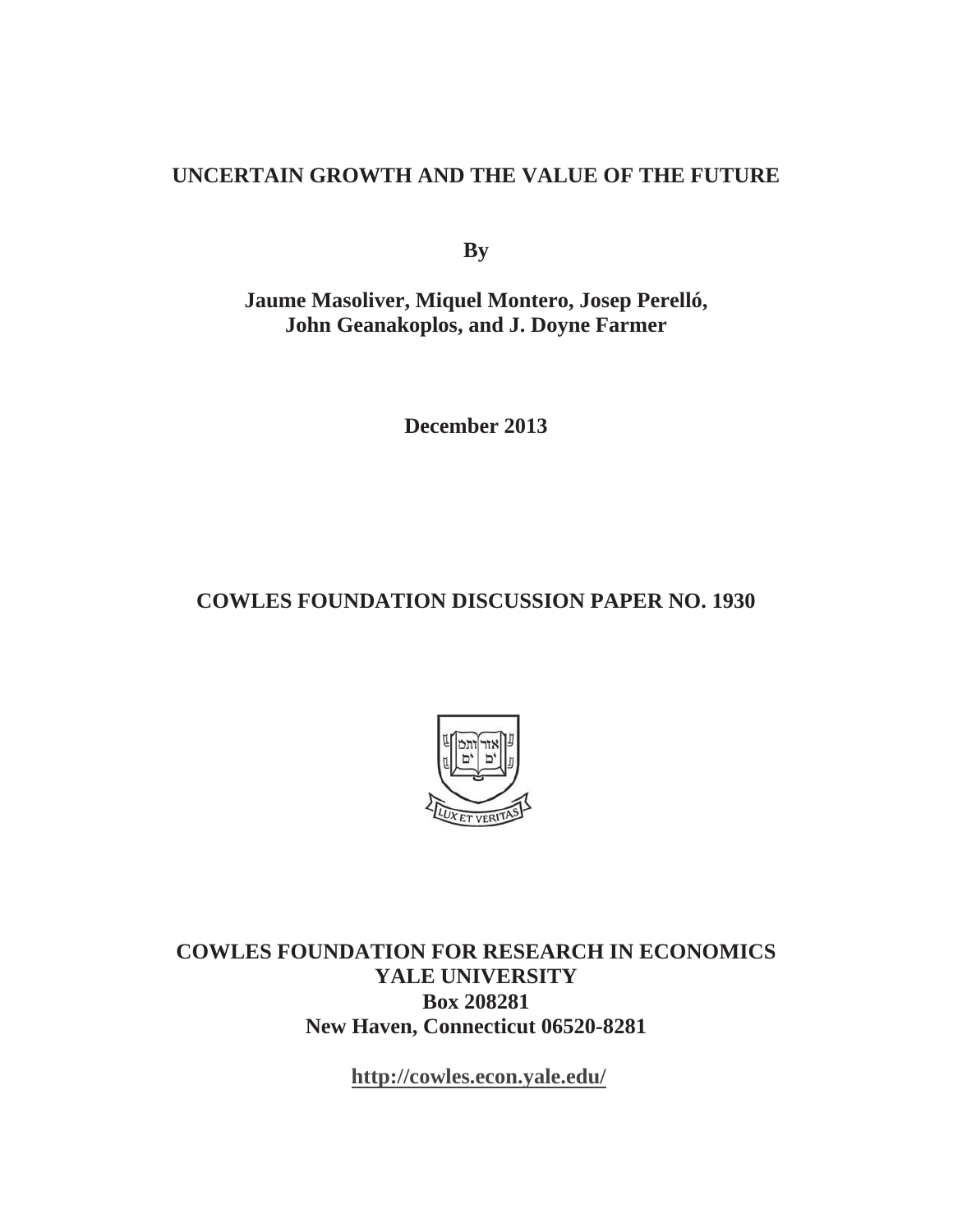## **Uncertain growth and the value of the future**

Jaume Masoliver, Miquel Montero, and Josep Perelló Departament de Física Fonamental, Universitat de Barcelona, Barcelona, Spain

John Geanakoplos

Department of Economics, Yale University, New Haven CT USA

J. Doyne Farmer

Mathematical Institute and Institute for New Economic Thinking at the Oxford Martin School, University of Oxford, Oxford, UK

(Dated: November 14, 2013)

For environmental problems such as global warming future costs must be balanced against present costs. This is traditionally done using an exponential function with a constant discount rate, which reduces the present value of future costs. The result is highly sensitive to the choice of discount rate and has generated a major controversy as to the urgency for immediate action. We study analytically several standard interest rate models from finance and compare their properties to empirical data. From historical time series for nominal interest rates and inflation covering 14 countries over hundreds of years, we find that extended periods of negative real interest rates are common, occurring in many epochs in all countries. This leads us to choose the Ornstein-Uhlenbeck model, in which real short run interest rates fluctuate stochastically and can become negative, even if they revert to a positive mean value. We solve the model in closed form and prove that the long-run discount rate is always less than the mean; indeed it can be zero or even negative, despite the fact that the mean short term interest rate is positive. We fit the parameters of the model to the data, and find that nine of the countries have positive long run discount rates while five have negative long-run discount rates. Even if one rejects the countries where hyperinflation has occurred, our results support the low discounting rate used in the Stern report over higher rates advocated by others.

PACS numbers:

## **I. OVERVIEW**

In economics "discounting" refers to weighting the future relative to the present [1]. The choice of a discounting function has enormous consequences for long run environmental planning [2]. For example, in a highly influential report on climate change commissioned by the UK government, Stern [3] uses a discounting rate of 1.4%, which on a 100 year horizon implies a present value of 25% (meaning the future is worth 25% as much as the present). In contrast, Nordhaus [4] argues for a discount rate of 4%, which implies a present value of 2%, and at other times [5] has advocated rates as high as 6%, which implies a present value of 0.3%. The choice of discount rate is perhaps the biggest factor influencing the debate on the urgency of the response to global warming. Stern has been widely criticized for using such a low rate [4–9]. This issue is likely to surface again with the upcoming Calderon report in July 2014.

A simple argument to motivate discounting is based on opportunity cost. Under a constant, continuously compounded rate of interest  $r$ , a dollar invested today will yield  $e^{rt}$  at time t, so an environmental problem that  $\cos s X$  to fix at time t is equivalent to an investment of  $e^{-rt}X$  now. Economists present a variety of reasons for discounting, including impatience, economic growth, and declining marginal utility; these are embedded in the Ramsey formula, which forms the basis for the standard approaches to discounting [10]. Here we adopt the net present value approach, which treats the real interest rate as the measure of the trade-off between consumption today and consumption next year, without delving into the factors influencing the real interest rate. We estimate the stochastic real interest rate process using historical data [10, 11].

It is often argued that, based on past trends in economic growth, future technologies will be so powerful compared with present technologies that it is more costeffective to encourage economic growth, or to solve other problems such as AIDS or malaria, than it is to take action against global warming now [9]. Analyses supporting this conclusion typically study discounting by working with an interest rate that is fixed over time, ignoring fluctuations about the average. This is mathematically convenient, but it is also dangerous: In this problem, as in many others, fluctuations play a decisive role.

A proper analysis takes fluctuations in the real interest rate, caused partly by fluctuations in growth, into account. When the real interest rate  $r(t)$  varies the discounting function becomes

$$
D(t) = E\left[\exp\left(-\int_0^t r(t')dt'\right)\right],\tag{1}
$$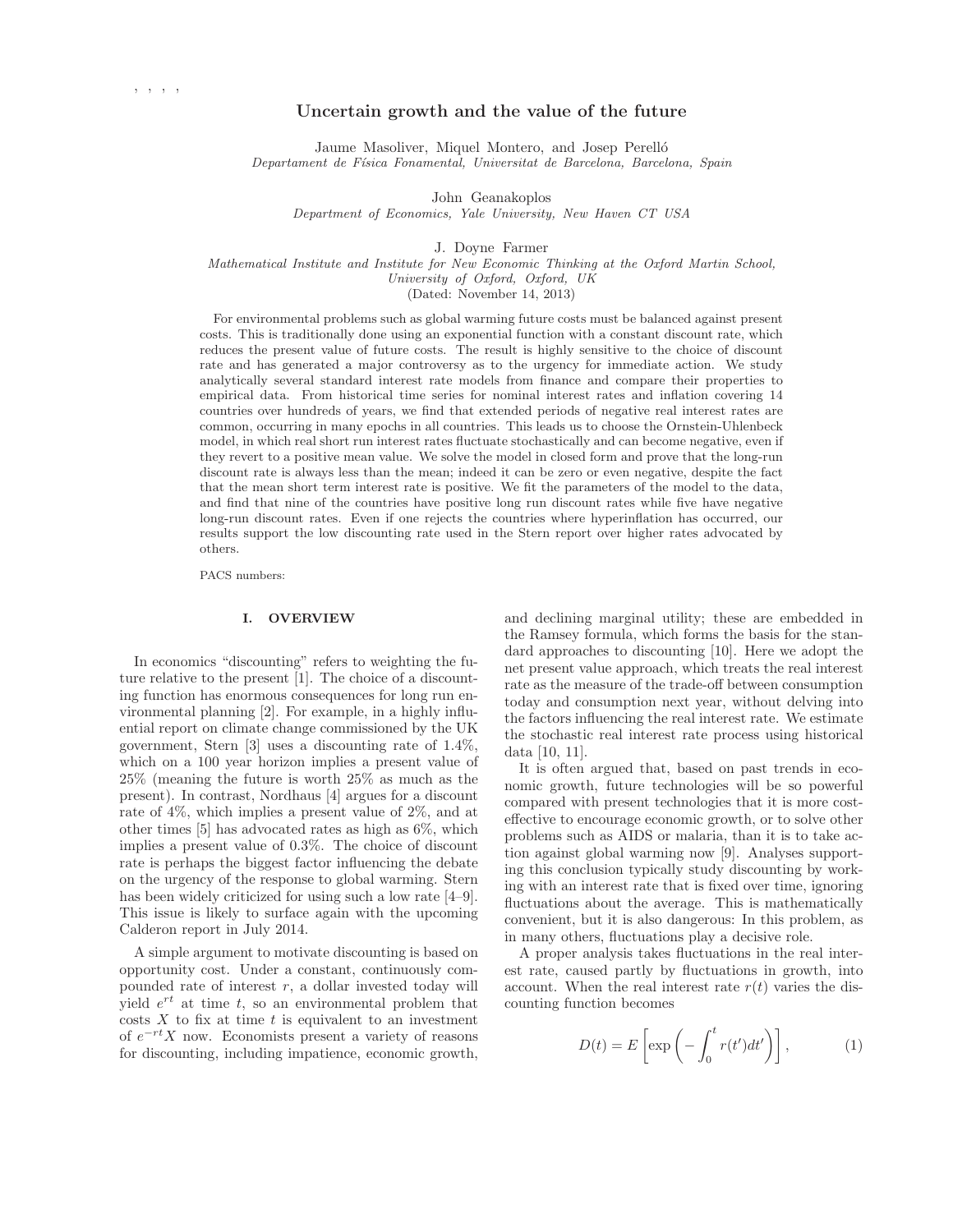where the expectation  $E[\cdot]$  is an average over all possible interest rate paths. The fact that this is an average of exponentials, and not an exponential of an average, implies that the paths with the lowest interest rates dominate, and in general lowers  $D(t)$ . This has been shown in several ways. Early papers analyzed an extreme case in which the annual real rate is unknown today, but starting tomorrow will be fixed forever at one of a finite number of values [12, 13]. More recent papers simulate stochastic interest rate processes out to some horizon, leaving aside the asymptotic behavior of real rates [11, 15–17].

The presence of fluctuations can dramatically alter the functional form of the discounting function. If interest rates follow a geometric random walk, for example, the discounting function asymptotically decays as a power law of the form  $D(t) = At^{-1/2}$  [14]. In contrast to the exponential function, this is not integrable on  $(0, \infty)$ , underscoring how important the effect of persistent fluctuations can be.

#### **II. RESULTS**

To understand how discounting depends on the random process used to characterize interest rates, we have studied three different models which appear ubiquitously in the literature [21] using both analytical and numerical methods. The models are: the Ornstein-Uhlenbeck (OU) process [18], the Feller process [19] and the log-normal [20] process. In two of them (Feller and log-normal) rates cannot take negative values while in the OU model  $r(t)$ can be either positive or negative. The analytical results which will be presented elsewhere are summarized in Table I where we see that the discounting behavior depends sensitively on the choice of model and parameters [23].

To determine which model is most appropriate we collected data for nominal interest rates and inflation for fourteen countries over spans of time ranging from 87 to 318 years and used these to construct real interest rates. The countries in our sample are: Argentina (ARG, 1864- 1960), Australia (AUS, 1861-2012), Chile (CHL, 1925- 2012), Germany (DEU, 1820-2012), Denmark (DNK, 1821- 2012), Spain (ESP, 1821-2012), United Kingdom (GBR, 1694-2012), Italy (ITA, 1861-2012), Japan (JPN, 1921-2012), Netherlands (NLD, 1813-2012), Sweden (SWE, 1868-2012), the United States (USA, 1820- 2012), and South Africa (ZAF, 1920-2012). Some examples are plotted in Figure 1. Since all but two of our nominal interest rate processes are for ten year government bonds, which pay out over a ten year period, we smooth inflation rates with a ten year moving average, and subtract the annualized inflation index from the annualized nominal rate to compute the real interest rate as described in the Appendix.

A striking feature observed in many epochs for all countries is that real interest rates frequently become negative, often by substantial amounts and for long periods of time (see Table II). This immediately rules out



2



Figure 1: Real interest rates display large fluctuations and negative rates are not uncommon. We show nominal interest rates (top), inflation (middle), and real interest rates (bottom) for Italy (ITA), United States (USA) and South Africa  $(ZAF)$ .

most standard financial models, which assume that interest rates are essentially always positive. It also illustrates a central problem in previous work; all of the papers cited earlier assume real interest rates are always positive. We thus focus our attention on the Ornstein-Uhlenbeck model, which is the only one of the three models we have studied that allows negative interest rates. It can be written as

$$
dr(t) = -\alpha(r(t) - m)dt + kdw(t), \qquad (2)
$$

where  $r(t)$  is the real interest rate and  $w(t)$  is a Wiener process. The parameter  $m$  is a mean value to which the process reverts, k is the amplitude of fluctuations, and  $\alpha$ is the strength of the reversion to the mean.

Using Fourier-transform methods, in the Appendix we derive an exact solution for the discount function  $D(t)$  of the time-dependent OU model. Letting  $r_0 = r(0)$  be the initial return, the probability density function  $p(r, t|r_0)$ is a normal distribution, which in the large time limit has mean m and variance

$$
\sigma^2 = k^2 / 2\alpha. \tag{3}
$$

In the limit  $t \to \infty$  the discount function decays exponentially, i.e.

$$
D(t) \simeq e^{-r_{\infty}t},\tag{4}
$$

where

$$
r_{\infty} = m - k^2 / 2\alpha^2.
$$
 (5)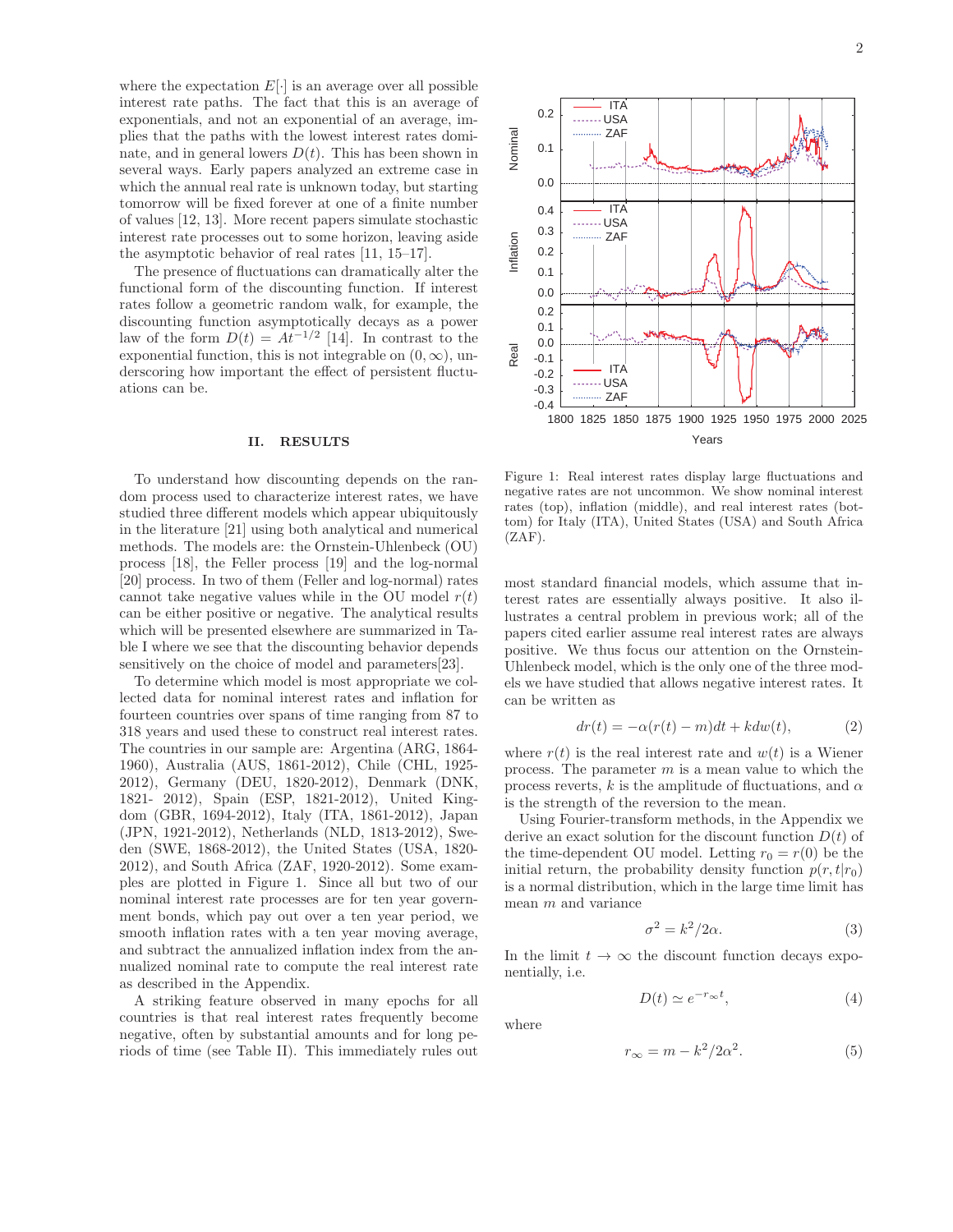| Models             |          |     | Rates Mean Reversion Long-run Discount Function |
|--------------------|----------|-----|-------------------------------------------------|
|                    | positive |     | (1) exponentially decreasing                    |
| Ornstein-Uhlenbeck | and      | yes | (2) saturation to a constant value              |
|                    | negative |     | (3) exponentially increasing                    |
| Feller             | positive | yes | (1) exponentially decreasing                    |
|                    |          |     | (2) saturation to a constant value              |
|                    |          |     | (1) exponentially decreasing                    |
| Log-normal         | positive | no  | $(2)$ power-law decreasing                      |
|                    |          |     | (3) saturation to a constant value              |

Table I: Summary of the main properties and the long-time behavior of the discounting function  $D(t)$  for three models of interest rates. Note that (i) mean reversion means the existence of a force drifting rates towards their average value.; (ii) the type of asymptotic regime depends on the values of the parameters appearing in each model; (iii) The O-U model allows for positive or negative interest rates, whereas the other two assume they are positive.

.

Thus the long-run interest rate  $r_{\infty}$  is always lower than the average interest rate  $m$ , by an amount that depends on the noise parameter  $k$  and the reversion parameter  $\alpha$ . From equations (3) and (5) it is evident that for any given mean interest rate m, by varying k and  $\alpha$  the longrun discount rate $r_{\infty}$  can take any desired value, including negative values. Furthermore, holding m and  $r_{\infty}$ fixed, the standard deviation  $\sigma$  can be made arbitrarily small. This implies that the probability that  $r(t) < r_{\infty}$ can be made arbitrarily small, even when  $r_{\infty} \ll m$  (see Appendix). Note that the long run distribution  $(m, \sigma)$ does not determine  $r_{\infty}$  by itself; on the contrary, any  $r_{\infty}$  < m is consistent with it. By increasing the persistence parameter  $1/\alpha$  while holding the long run distribution  $(m, \sigma)$  constant it is possible to lower  $r_{\infty}$  to any desired level.

To summarize, the long-run discounting rate can be much lower than the mean, and indeed can correspond to low interest rates that are rarely observed. This dramatically illustrates the folly of assuming that the average real interest rate is the correct long-run discount rate.

Up to a rescaling of time, the long-run behavior of the model depends only on the two non-dimensional parameters  $\mu$  and  $\kappa$ , defined as

$$
\mu = \frac{m}{\alpha}, \qquad \kappa = \frac{k}{\alpha^{3/2}}.\tag{6}
$$

The parameter space can be divided into two regions, as shown in Fig 2. For the region in the upper left, where  $\mu > \kappa^2/2$  (or equivalently  $m > k^2/2\alpha^2$ ), the mean interest rate is large in comparison to the noise. The long-run discounting function decays exponentially at rate  $r_{\infty} > 0$ . For the region in the lower right  $\mu < \kappa^2/2$  and thus  $r_{\infty}$  < 0, meaning the discount function  $D(t)$  increases exponentially. On the boundary,  $m = k^2/2\alpha^2$ , the long run interest rate  $r_{\infty} = 0$  and the discount function is asymptotically constant.

How is it possible for the discount function  $D(t)$  to increase? This is easy to understand when there are persistent periods of negative real interest rates  $r(t)$ . Computation of the discount function  $D(t)$  in Eq. (1) involves an average over exponentials, rather than the exponential of an average. As a result, periods where interest rates are negative are greatly amplified and can easily dominate periods where interest rates are large and positive, even if the negative rates are rarer and weaker (see Appendix). It does not take many such periods to produce long-run exponential growth of  $D(t)$ .

More surprising, Eq. (5) shows that it is possible to get a negative long-run discounting rate even if negative real rates are rare. This occurs when  $\mu > \kappa$ , or equivalently, when  $m > k/\alpha^{1/2}$ , corresponding to the identity line in Fig 2. On the other hand, from Eq. (5), if  $m < k^2/2a^2$ then  $r_{\infty}$  < 0; if we keep the ratio  $k/\alpha$  fixed while making  $\alpha$  sufficiently small, then r will rarely be negative (indeed, in this case  $\mu/\kappa \propto \alpha^{-1/2} \gg 1$  as  $\alpha \to 0$ ). The region where this is true corresponds to the blue wedge in the upper middle region of Fig 2.

We fit the parameters of the OU model to each of the data series as described in the Appendix. The resulting parameters are listed in Table II, and the position  $(\kappa, \mu)$  of each country is shown in Fig 2. The countries divide into two very clear groups. Nine countries, with relatively stable real interest rates, have long-run positive rates. They are in the exponentially decaying region to the upper left and are tightly clumped together near the zero long-run interest rate curve. Five countries with less stable behavior, in contrast, are in the exponentially increasing region, which implies they have long-run negative rates, and are widely scattered. (It may not be a coincidence that all five have experienced fascist governments). In four cases the average log interest rate  $m$  is negative due to at least one period of runaway inflation; the exception is Spain, which has a (highly positive) mean real interest rate, but still has a long-run negative rate. Note that all fourteen countries are below the identity line in Fig 2, indicating that negative real interest rates are common – even in the stable countries they occur 23% of the time.

In Fig. 3 we show the discount function  $D(t)$  for all countries as a function of time, illustrating the dramatic difference between the two groups. In most cases the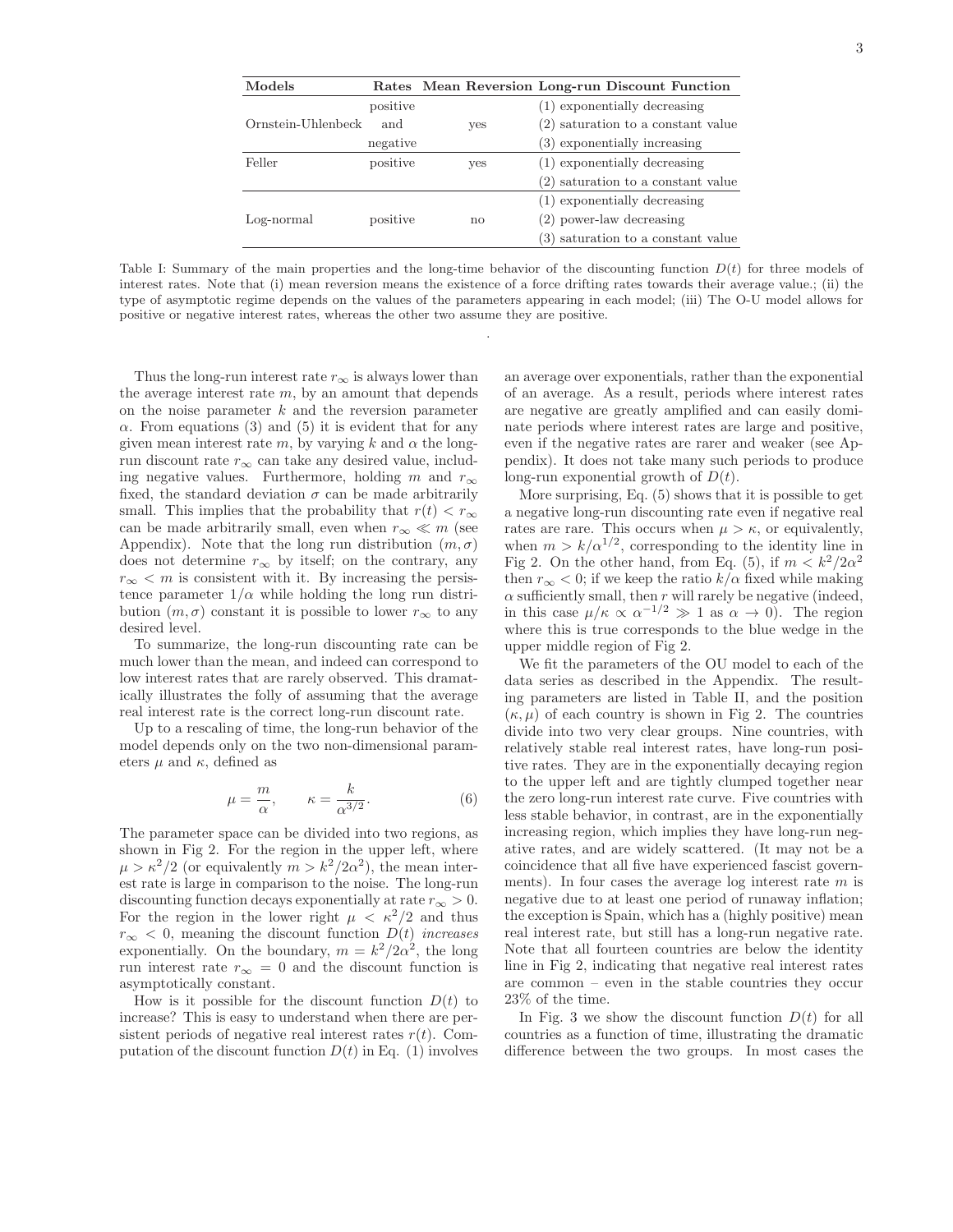|  | I |  |  |
|--|---|--|--|
|  |   |  |  |

| Country                     | $Neg$ RI     | $m^{(-)}%$ | $m\%$ 1/ $\alpha$ kx |             |        | $\mu$                                         |                                           | Min Max                     |          |                                        | $\kappa$ Min Max $r_{\infty}\%$           |              | Min Max |
|-----------------------------|--------------|------------|----------------------|-------------|--------|-----------------------------------------------|-------------------------------------------|-----------------------------|----------|----------------------------------------|-------------------------------------------|--------------|---------|
| Italy                       | $28\% (40y)$ | 13.3       |                      |             |        | $-0.3$ 4.5 6.9 $-0.01$ $-0.42$ 0.26 0.68 0.08 |                                           |                             |          | 1.0                                    | $-5.4$                                    | $-20$        | 5.5     |
| Chile                       | $56\% (43y)$ | 25.1       | $-6.8$               |             |        | $2.5 \t25 -0.17 -0.50 \t0.30 \t0.98 \t0.22$   |                                           |                             |          | 1.7                                    | $-26$                                     | $-74$        | 10      |
| Canada                      | $22\% (20y)$ | 1.2        | 2.9                  | 3.8 2.3     |        | 0.11                                          |                                           | $0.00 \t0.23 \t0.18 \t0.08$ |          | 0.15                                   | 2.5                                       | 0.0          | 5.8     |
| Germany                     | $14\% (25y)$ | 100        | $-10.7$              |             |        | $5.0 \text{ } 34 \text{ } -0.55$              | $-2.6$ 0.20                               |                             | 3.9 0.10 | 7.1                                    | $-160 -540$                               |              | 3.9     |
| Spain                       | $25\% (45y)$ | 3.0        | 5.7                  |             | 17 2.9 |                                               | $0.96 - 0.08$                             | 2.3                         | 2.0 0.85 | 2.5                                    |                                           | $-6.4 -4.8$  | 4.5     |
| Argentina                   | $20\% (17y)$ | 8.8        | 2.4                  | 2.6 6.2     |        |                                               | $0.06 - 0.07$ 0.18 0.26 0.11 0.28         |                             |          |                                        |                                           | $1.1 -4.4$   | 6.5     |
| Netherlands                 | $17\%$ (33y) | 1.9        |                      | 3.2 7.1 1.6 |        | 0.23                                          |                                           |                             |          | $0.06$ 0.40 0.34 0.17 0.44             |                                           | $2.4 -0.4$   | 5.0     |
| Japan                       | $33\% (26y)$ | 16.1       | $-2.2$ 4.2 9.7       |             |        | $-0.09 - 0.32 0.17 0.81 0.09$                 |                                           |                             |          | 1.1                                    |                                           | $-10 -23$    | 3.9     |
| Australia                   | $23\% (33y)$ | 2.7        |                      | 2.6 5.3 2.3 |        |                                               | $0.14 - 0.04$ $0.25$ $0.27$ $0.08$ $0.33$ |                             |          |                                        |                                           | $1.9 - 1.1$  | 4.8     |
| Denmark                     | $18\% (33y)$ | 1.7        |                      | 3.2 4.3 2.3 |        | 0.14                                          | $0.07$ 0.18 0.21 0.10 0.26                |                             |          |                                        | 2.7                                       | 1.0          | 4.0     |
| South Africa                | $43\% (36y)$ | 0.6        |                      | 1.8 4.8 2.5 |        |                                               | $0.08 - 0.10$ $0.26$ $0.26$ $0.12$ $0.21$ |                             |          |                                        |                                           | $1.1 -2.3$   | 5.1     |
| Sweden                      | $28\% (38y)$ | 1.9        |                      | 2.3 4.0 2.5 |        |                                               | $0.09 - 0.01$ $0.15$ $0.20$ $0.05$ $0.27$ |                             |          |                                        |                                           | $1.9 - 0.3$  | 3.8     |
| U.K.                        | $14\% (45y)$ | 0.1        |                      | 3.3 5.3 1.9 |        | 0.18                                          |                                           |                             |          | $0.07$ $0.23$ $0.23$ $0.12$ $0.29$     | 2.8                                       | 0.6          | 4.0     |
| U.S.A                       | $19\% (37y)$ | 1.8        |                      | 2.6 5.6 1.8 |        | 0.14                                          |                                           |                             |          | $0.05$ $0.22$ $0.23$ $0.16$ $0.27$     | $2.1\,$                                   | 0.3          | 3.8     |
| All countries               | $26\% (34y)$ | 12.8       | 0.71                 | 5.4 7.3     |        |                                               |                                           |                             |          |                                        | $0.09 - 0.28$ 0.38 0.75 0.17 1.14 $-13.6$ | $-48$        | 5.0     |
| Stable coun.                | $23\% (33y)$ | 2.3        | $2.7^{\circ}$        | 4.7 2.6     |        | 0.13                                          |                                           |                             |          | $0.00 \t 0.23 \t 0.24 \t 0.11 \t 0.28$ |                                           | $2.1 -0.7$   | 4.8     |
| Unstable coun. $31\%$ (36y) |              | 32         | $-2.9$               | 6.6         | -16    |                                               | $0.03 -0.78$ 0.65 1.67 0.27 2.68          |                             |          |                                        |                                           | $-42$ $-132$ | 5.6     |

Table II: A summary of our results showing how real interest rates result in a low long-run rate of discounting. This is driven by the fact that average real interest rate m is typically low and the volatility k is substantial. The fact that the characteristic time  $1/\alpha$  is typically only a few years implies the long-run discounting rate  $r_{\infty}$  is obtained quickly. Stable countries refer to those with positive  $r_{\infty}$  and unstable countries to those with negative  $r_{\infty}$ . Notes: (i) "Neg RI" gives the percentage of time and the total number of years in which real interest rates are negative. (ii)  $m^{(-)}$  is the average amplitude (in percentage) during negative years only. (iii) m is the mean real interest rate. (iv)  $1/\alpha$  is the characteristic reversion time in years. (v)  $\kappa$  is the non-dimensional noise intensity in percent. (vi)  $\mu$  is the non-dimensional mean interest rate. (vii) The Min and Max columns present the minimum and maximum by dividing each series into four equal blocks and estimating parameters separately for each block. (viii)  $\kappa$  is the non-dimensional fluctuation amplitude. (ix)  $r_{\infty}$  is the long-run real interest rate. Negative values of  $r_{\infty}$  mean the discount function is asymptotically increasing.

behavior is monotonic; however, it can also be nonmonotonic, as illustrated by Argentina, which initially increases and then decreases.

In every case convergence to the long-run rate happens within 30 years, and typically within less than a decade. This is in contrast to other treatments of fluctuating rates, which assume short term rates are always (or nearly always) positive and predict that the decrease in the discounting rate happens over a much longer timescale, which can be measured in hundreds or thousands of years [11–17].

To provide an estimate of statistical fluctuations we break each country's data into four equal sized blocks and estimate the parameters for each block separately. We quote the maximum and minimum values for each country in Table II. This analysis reveals that statistical uncertainty is large. Focusing on the long-run interest rate  $r_{\infty}$ , all countries have positive maximums and most have negative minimums – only the USA, UK, and Denmark have positive  $r_{\infty}$  in all four samples. Sub-sample variations are more than an order of magnitude larger than standard errors, indicating strong non-stationarity.

### **III. DISCUSSION**

Our analysis here demonstrates that since real interest rates are often negative, and indeed are observed more than a quarter of the time, one must use a model that is compatible with this property. For this purpose we use the Ornstein-Uhlenbeck model, which we solve analytically. Our solution makes it easy to understand why the long-run discount rate is so low. The first reason is that real interest rates are typically fairly low. The average over all countries is 0.71%, and even the average over stable countries (those with  $r_{\infty} > 0$ ) is 2.7%. The second reason is that the fluctuation term in the second part of Eq. (5), which depends both on the fluctuation amplitude k and the persistence term  $1/\alpha$ , typically lowers rates for the stable countries by about 22%. In some cases, such as Spain, the effect is much more dramatic: Even though the mean short term rate has the high value of  $m = 5.7\%,$ the long-term discounting rate is  $r_{\infty} = -6.4\%$ . Averaging over the five unstable countries the mean interest rate  $m = -2.9\%$  but  $r_{\infty} = -42\%.$ 

Our analysis here makes several simplifications, such as ignoring non-stationarity and correlations between the environment and the economy. We believe that including these effects, as we hope to do in future work, will only drive the discounting rate closer to zero. The methods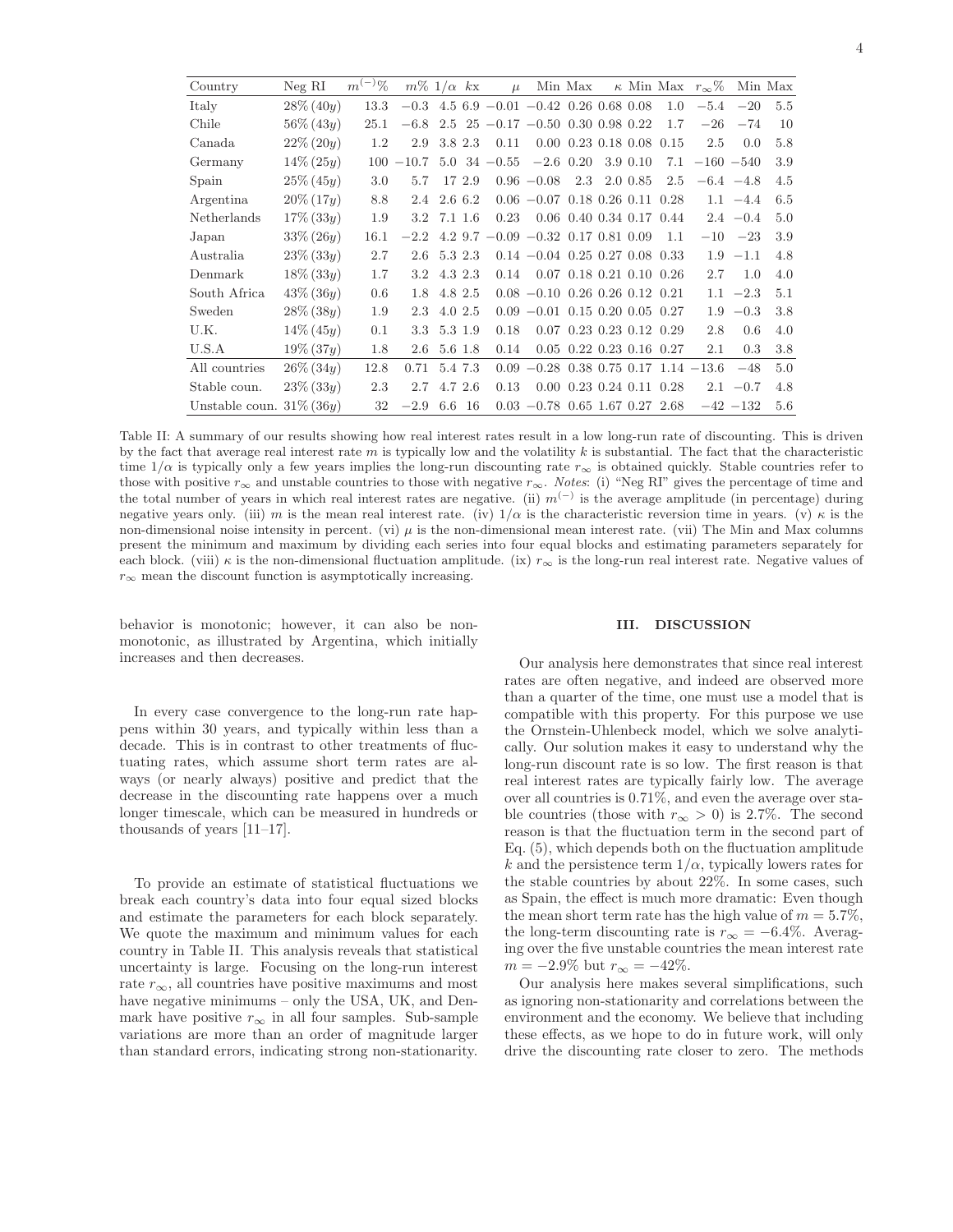

Figure 2: A comparison of the parameters of the Ornstein-Uhlenbeck real interest rate model for the fourteen countries in our sample. The vertical axis is the non-dimensional mean interest rate  $\mu = m/\alpha$  and the horizontal axis is the non-dimensional fluctuation amplitude  $\kappa = k/\alpha^{3/2}$ . Points to the upper left of the solid black curve have long-run discount rate  $r_{\infty} > 0$ , whereas for those in the lower right  $r_{\infty} < 0$ , i.e. the discount function  $D(t)$  actually *increases* with time. While the discounting behavior of the nine stable countries is very similar, as shown in the inset, the other five countries behave very differently. Nonetheless, all fourteen countries are below the identity line (the green-yellow interface), indicating that in every case negative real interest rates are common.



Figure 3: The discounting function  $D(t)$  as a function of time for the Ornstein-Uhlenbeck model for the fourteen countries in our sample.  $D(t)$  quickly reaches its long-run exponential behavior. The long-run rates of the unstable countries vary dramatically, while most of the stable countries are fairly similar.

that we have introduced here provide a foundation on which to incorporate more realistic assumptions.

We do not mean to imply that it is realistic to actually use the increasing discounting functions that occur for the five countries with less stable interest rate processes. There is some validity to treating hyper-inflation as an aberration – when it occurs government bonds are widely abandoned in favor of more stable carriers of wealth such as land and gold, and as a result under such circumstances the difference between nominal interest and inflation may underestimate the actual real rate of interest.

Nonetheless, the real interest rate is typically closely related to economic growth, and economic downturns are a reality. The great depression lasted for 15 years, and the fall of Rome triggered a depression in western Europe that lasted almost a thousand years. In light of our results here, arguments that we should wait to act on global warming because future economic growth will easily solve the problem should be viewed with extreme skepticism. Our analysis clearly supports Stern over Nordhaus: Even if we throw out the five countries where we found asymptotically increasing discounting functions, the average long-run interest rate  $r_{\infty}$  for the remaining nine countries is about 2%, only slightly more than the 1.4% used by Stern. When we plan for the future we should always bear in mind that sustained economic downturns may visit us again, as they have in the past.

### **Appendix A: The discount function**

From Eq. (1) the discount function can be written

$$
D(t) = E\left[e^{-x(t)}\right],
$$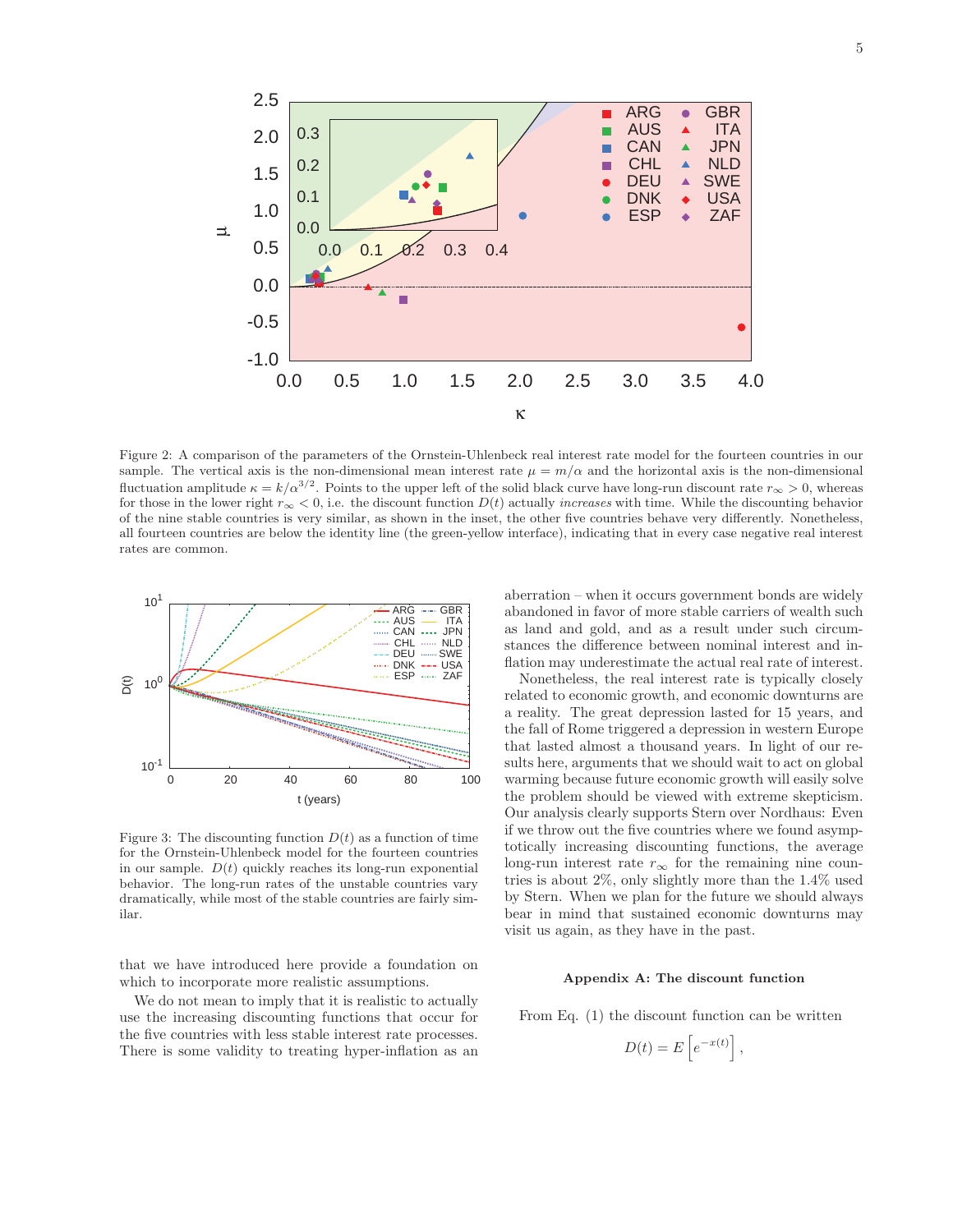where  $x(t)$  is the random process

$$
x(t) = \int_0^t r(t')dt'
$$

representing the cumulative return at time  $t$ . Therefore,

$$
D(t) = \int_{-\infty}^{\infty} dr \int_{-\infty}^{\infty} e^{-x} p(x, r, t | r_0) dx,
$$
 (A1)

where  $p(x, r, t|r_0)$  is the joint probability density function of the bidimensional diffusion process  $(x(t), r(t))$ . Since  $dx(t) = r(t)dt$  we see from Eq. (2) that the joint density obeys the following Fokker-Planck equation

$$
\frac{\partial p}{\partial t} = -r \frac{\partial p}{\partial x} + \alpha \frac{\partial}{\partial r} [(r - m)p] + \frac{k^2}{2} \frac{\partial^2 p}{\partial r^2}, \quad (A2)
$$

with the initial condition

$$
p(x, r, 0|r_0) = \delta(x)\delta(r - r_0).
$$
 (A3)

The problem is more conveniently addressed by working with the characteristic function, that is, the Fourier transform of the joint density

$$
\tilde{p}(\omega_1, \omega_2, t | r_0) = \int_{-\infty}^{\infty} e^{-i\omega_1 x} dx \qquad (A4)
$$
\n
$$
\times \int_{-\infty}^{\infty} e^{-i\omega_2 r} p(x, r, t | r_0) dr.
$$

Transforming Eqs.  $(A2)-(A3)$  results in the simpler equation:

$$
\frac{\partial \tilde{p}}{\partial t} = (\omega_1 - \alpha \omega_2) \frac{\partial \tilde{p}}{\partial \omega_2} - \left( im\omega_2 + \frac{k^2}{2} \omega_2^2 \right) \tilde{p},
$$

with

$$
\tilde{p}(\omega_1, \omega_2, 0 | r_0) = e^{-i\omega_2 r_0}.
$$

The solution of this initial-value problem is given by the Gaussian function

$$
\tilde{p}(\omega_1, \omega_2, t) = \exp\{-A(\omega_1, t)\omega_2^2 - B(\omega_1, t)\omega_2 - C(\omega_1, t)\}, \quad (A5)
$$

where the expressions for  $A(\omega_1, t)$ ,  $B(\omega_1, t)$ , and  $C(\omega_1, t)$ will be presented elsewhere.

Once we have the characteristic function  $\tilde{p}$  obtaining the equivalent discount function is straightforward. In effect, from Eqs. (A1) and (A4) we see that

$$
D(t)=\tilde{p}\big(\omega_1=-i,\omega_2=0,t\big).
$$

In our case  $D(t) = \exp\{-C(-i, t)\}\$  which, after using the expression for  $C(\omega_1, t)$  (to be detailed elsewhere) finally results in

$$
\ln D(t) = -\frac{r_0}{\alpha} \left( 1 - e^{-\alpha t} \right) + \frac{\kappa^2}{2} \left[ \alpha t
$$

$$
- 2 \left( 1 - e^{-\alpha t} \right) + \frac{1}{2} \left( 1 - e^{-2\alpha t} \right) \right]
$$

$$
- \mu \left[ \alpha t - \left( 1 - e^{-\alpha t} \right) \right]. \tag{A6}
$$

The exponential terms in Eq. (A6) are negligible for large times  $(t \gg \alpha^{-1})$ . Finally, as  $t \to \infty$ , we get

$$
\ln D(t) \simeq -(\mu - \kappa^2/2)\alpha t,\tag{A7}
$$

which is Eq.  $(4)$ .



Figure 4: The probability of negative rates as given in Eq. (B1). In the vicinity of the bottom right corner the probability of negative rates is around 0.5 while at the upper left corner this probability is exponentially small and rates are mostly positive.

#### **Appendix B: Negative rates**

As we have mentioned above the OU model may attain negative rates. Let us now quantify this characteristic by evaluating the probability  $P(r < 0, t | r_0)$ , for  $r(t)$  to be negative. It can be easily shown that the stationary probability, defined as

$$
P_s^{(-)} = \lim_{t \to \infty} P(r < 0, t | r_0),
$$

is given by

$$
P_s^{(-)} = \frac{1}{2} \text{Erfc} \left( \mu/\kappa \right),\tag{B1}
$$

where  $\text{Erfc}(x)$  is the complementary error function and  $\mu$ and  $\kappa$  are defined in Eq. (6). Using standard asymptotic expressions of  $Erfc(x)$  we can easily obtain the behavior of  $P_s^{(-)}$  in the cases (i)  $\mu < \kappa$  and (ii)  $\mu > \kappa$ . Thus, (i) if the non-dimensional mean interest rate  $\mu$  is smaller than the non-dimensional fluctuation amplitude  $\kappa$ ,  $\mu/\kappa < 1$ and we have

$$
P_s^{(-)} = \frac{1}{2} - \frac{1}{\sqrt{\pi}} (\mu/\kappa) + O(\mu^2/\kappa^2). \tag{B2}
$$

For  $\mu/\kappa$  sufficiently small, this probability approaches 1/2. In other words, rates are positive or negative with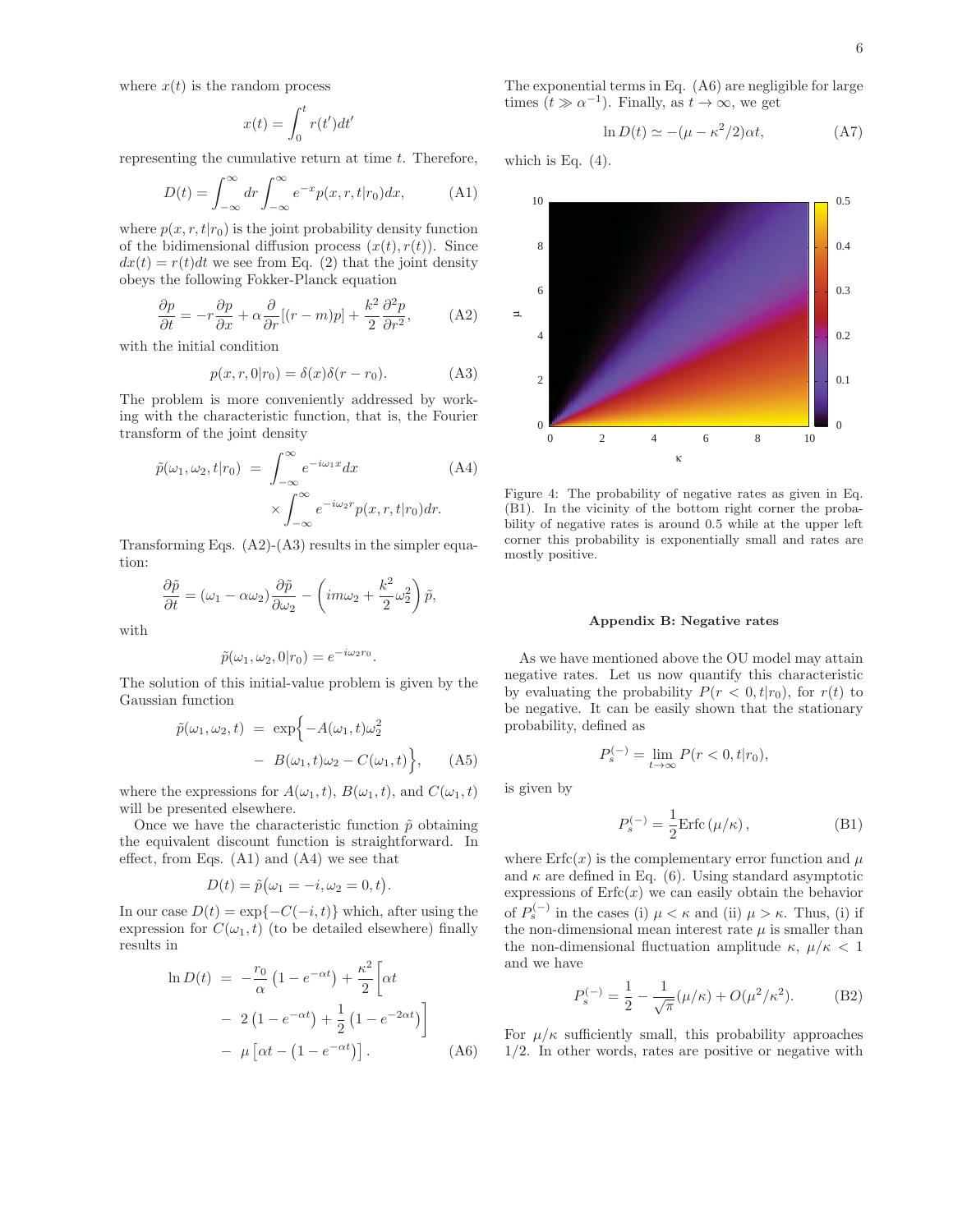almost equal probability. Note that this corresponds to the situation in which noise dominates over the mean value (see the low right corner in Fig. 4).

(ii) When fluctuations around the normal level are smaller than the normal level itself,  $\kappa < \mu$ , we get

$$
P_s^{(-)} \sim \frac{1}{2\sqrt{\pi}} \left(\frac{\kappa}{\mu}\right) e^{-\mu^2/\kappa^2}.
$$
 (B3)

Therefore for mild fluctuations around the mean the probability of negative rates is exponentially small (see upper left corner of Fig. 4).

In the limiting case where noise is balanced by the mean value, the probability of negative rates is  $P_s^{(-)}$  = 0.079 and, due to the ergodic character of the OU process, this means that when  $\mu = \kappa$  rates spend, on average, 7.9 % of the time with negative values.

#### **Appendix C: Rates below the long-run rate**

The probability that real rates  $r(t)$  are below the longrun rate  $r_{\infty}$  is given by

$$
P_{\infty}(t) \equiv \text{Prob}\{r(t) < r_{\infty}\} = \int_{-\infty}^{r_{\infty}} p(r, t | r_0).
$$

It can be easily shown that in the stationary regime,  $t \rightarrow$  $\infty$ , this probability is given by

$$
P_{\infty} = \frac{1}{2} \text{Erfc} \left( \sqrt{\frac{m - r_{\infty}}{2\alpha}} \right). \tag{C1}
$$

Note that this expression proves that  $P_{\infty}$  can be made arbitrarily small by increasing the persistence parameter  $1/\alpha$  while holding m and  $r_{\infty}$  fixed. Indeed, using the asymptotic estimate

$$
\operatorname{Erfc}(x) \sim \frac{e^{-x^2}}{\sqrt{\pi}x} \left[ 1 + O\left(\frac{1}{x^2}\right) \right],
$$

we have

$$
P_{\infty} \sim \sqrt{\frac{\alpha}{2\pi (m - r_{\infty})}} e^{-(m - r_{\infty})/2\alpha},
$$

which is exponentially small when  $\alpha \to 0$ .

#### **Appendix D: Parameter estimation**

Real rates are nominal rates corrected by inflation. Nominal rates are given by the IG rates (i.e., 10 year Government Bond Yield) except in the cases of Chile and United Kingdom where, due to unavailability, we take the ID rates (i.e., the 10 year Discount rate). We transform the open IG or ID annual rates into logarithmic rates and denote the resulting time series by  $b(t)$ . Inflation is represented by the Consumer Price Index (CPI) and its log-rate is

$$
c(t) = \frac{1}{T} \ln \left[ C(t+T)/C(t) \right],
$$

where  $T = 10$  years and  $C(t)$  is the time series of the empirical CPI for each country. Finally, the real interest rate,  $r(t)$ , is defined by

$$
r(t) = b(t) - c(t).
$$

The recording frequency for each country is either annual or quarterly.

We estimate the parameters m, k and  $\alpha$  of the OU model as follows: The rate  $m$  is the stationary average of the process (2):

$$
E[r(t)] = m.
$$

We estimate  $\alpha$  and k based on the autocorrelation function  $K(t - t') = E[(r(t) - m)(r(t') - m)]$ . For the OU process this is

$$
K(t-t') = \frac{k^2}{2\alpha}e^{-\alpha|t-t'|},
$$

and  $\alpha^{-1}$  is the correlation time. We estimate  $\alpha$  (measured in units of 1/year) by evaluating the empirical autocorrelation and fitting it with an exponential. Once  $\alpha$  is determined the parameter  $k$  is obtained from the (empirical) standard deviation,  $\sigma^2 = E\left[ (r(t) - m)^2 \right]$ , which is given by the correlation function since  $\sigma^2 = K(0)$ . Hence

$$
k = \sigma \sqrt{2\alpha}.
$$

In order to have an idea about the robustness of the estimation procedure we split the constructed real interest rate data from each country into four equally spaced blocks. In each block we estimate the parameters of the OU model applying the method described above, except for the parameter  $\alpha$ , which is always estimated using the complete data set. The main reason to avoid estimating  $\alpha$  on small blocks is because the time series of some countries are too short. Instead the quoted uncertainty in  $\alpha$ is the standard least square error, computed by fitting an exponential to the autocorrelation function of the real interest time series. Table II shows the minimum and the maximum values for  $\mu$ ,  $\kappa$  and  $r_{\infty}$ , and their uncertainties under subsampling.

#### **Acknowledgments**

We would like to thank National Science Foundation grant 0624351. We also acknowledge partial support form the Ministerio de Ciencia e Innovación under contract No. FIS2009-09689 and the Institute for New Economic Thinking.